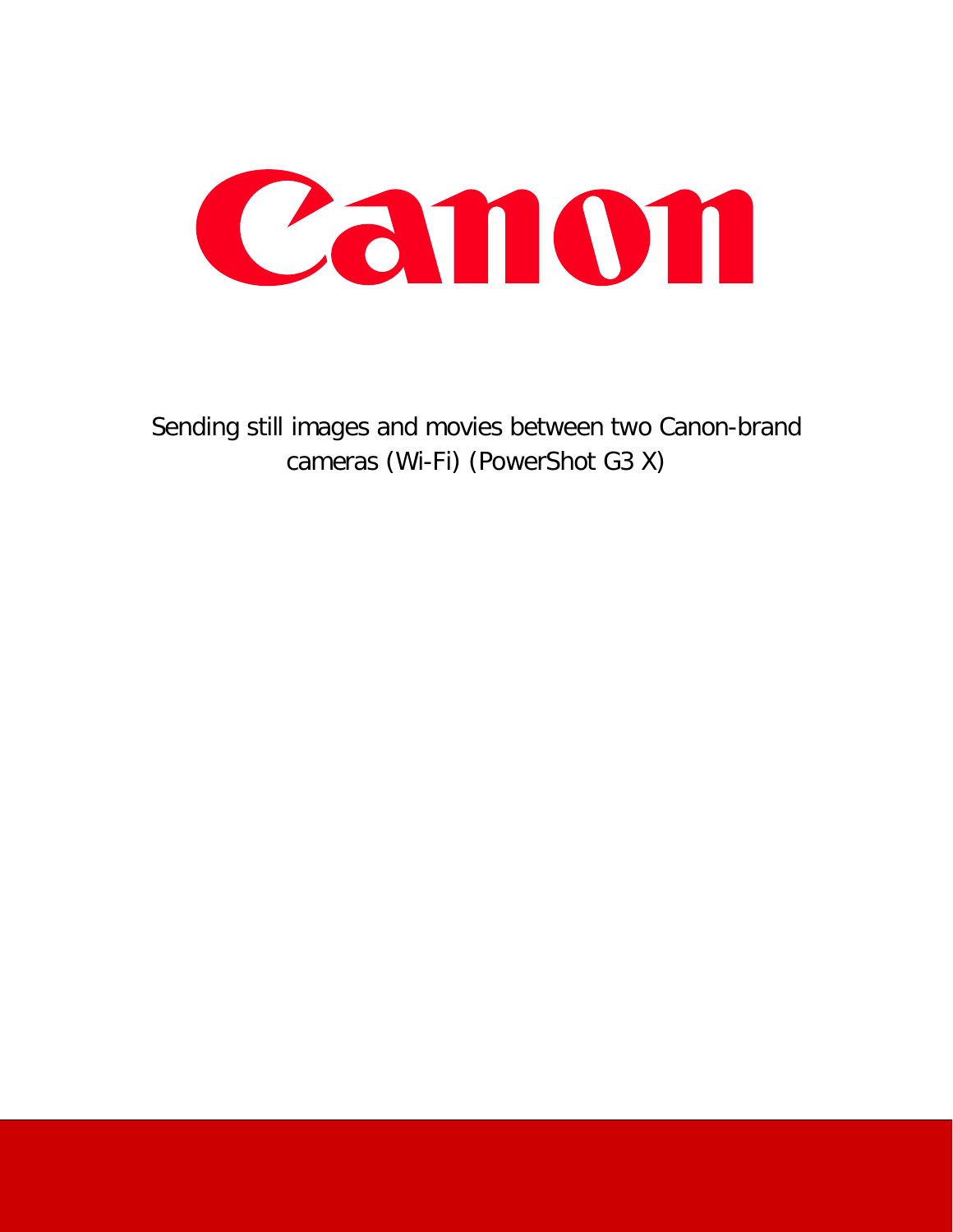You can connect two cameras via Wi-Fi and send images between them as follows. NOTE

- Only Canon-brand cameras equipped with a Wi-Fi function can be connected to wirelessly. You cannot connect to a Canon-brand camera that does not have a Wi-Fi function, even if it supports Eye-Fi cards.
- Connections require that a memory card be in the camera.
- Keep your fingers or other objects off the Wi-Fi antenna area. Covering this may decrease the speed of your image transfers.
- Depending on the condition of the network you are using, it may take a long time to send movies. Be sure to keep an eye on the camera battery level.
- For movies that you do not compress, a separate, compressed file is sent instead of the original file. Note that this may delay transmission, and the file cannot be sent unless there is enough space for it on the memory card.
- On the screen, wireless signal strength is indicated by the following icons.

# $\begin{bmatrix} 7 \ 1 \end{bmatrix}$  high,  $\begin{bmatrix} 7 \ 1 \end{bmatrix}$  medium,  $\begin{bmatrix} 7 \ 1 \end{bmatrix}$  low,  $\begin{bmatrix} 7 \ 1 \end{bmatrix}$  weak

Connecting the cameras via Wi-Fi

Perform the following operations on both of the cameras to be connected.

- 1. Press the [Playback] ( $\Box$ ) button to turn the camera on.
- 2. Press the [Wi-Fi]  $(\langle \uparrow \rangle)$  button.



### NOTE

When making Wi-Fi settings for the first time, a screen will appear for you to register a nickname for the camera.

| Device Nickname                  |  |  |
|----------------------------------|--|--|
|                                  |  |  |
| Enter a nickname for this camera |  |  |
|                                  |  |  |
| XXXXXXXX                         |  |  |
| OK                               |  |  |
| <b>MINU</b> Cancel               |  |  |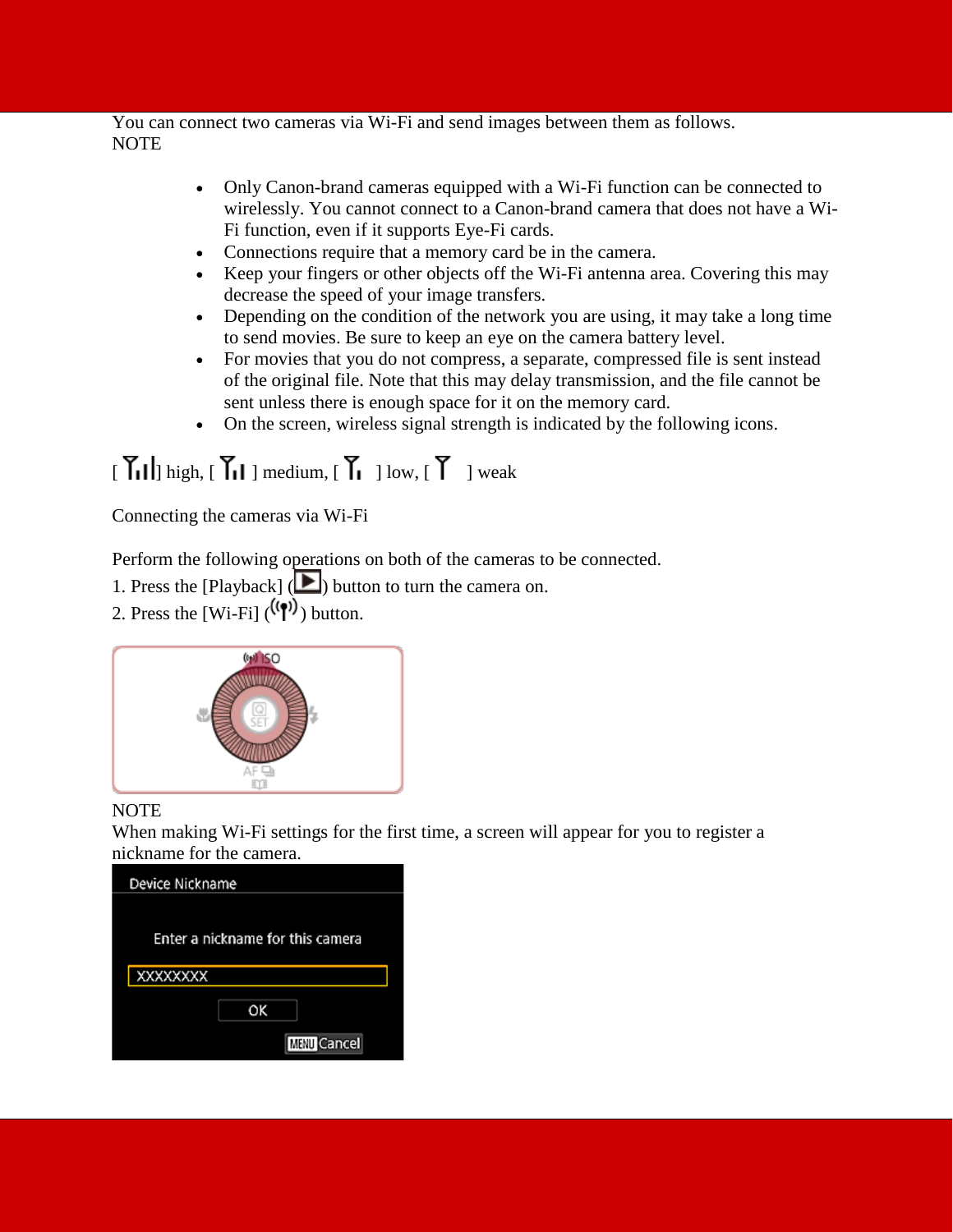Press the  $[\triangle]$ ,  $[\nabla]$  buttons to choose  $[OK]$  and press the  $[\triangle]$  button..

The nickname can also be changed from this screen. To change the nickname, press the  $\begin{bmatrix} \mathbb{C} \\ \mathbb{C} \end{bmatrix}$ button, and enter a new nickname with the displayed keyboard.

This nickname will be displayed on the screen of target devices when connecting to other devices via Wi-Fi.

3. Press the  $[\Box]$ ,  $[\Box]$ ,  $[\Box]$ ,  $[\Box]$  buttons or turn the  $[\Box]$  dial to choose  $[\Box]$ , and then press the  $\begin{bmatrix} \begin{smallmatrix} 0 \\ 0 \end{smallmatrix} \end{bmatrix}$  button.





4. Press the  $[\triangle]$ ,  $[\nabla]$  buttons or turn the  $[\triangle]$  dial to choose [Add a Device], and then press the  $\begin{bmatrix} \bigoplus \end{bmatrix}$  button.

| Select a Device         |
|-------------------------|
| Add a Device            |
| <b>Edit a Device</b>    |
| oadan Finanz Shot       |
| <b>DOP1 4311 Campos</b> |
|                         |
|                         |
| MENU<br>↰               |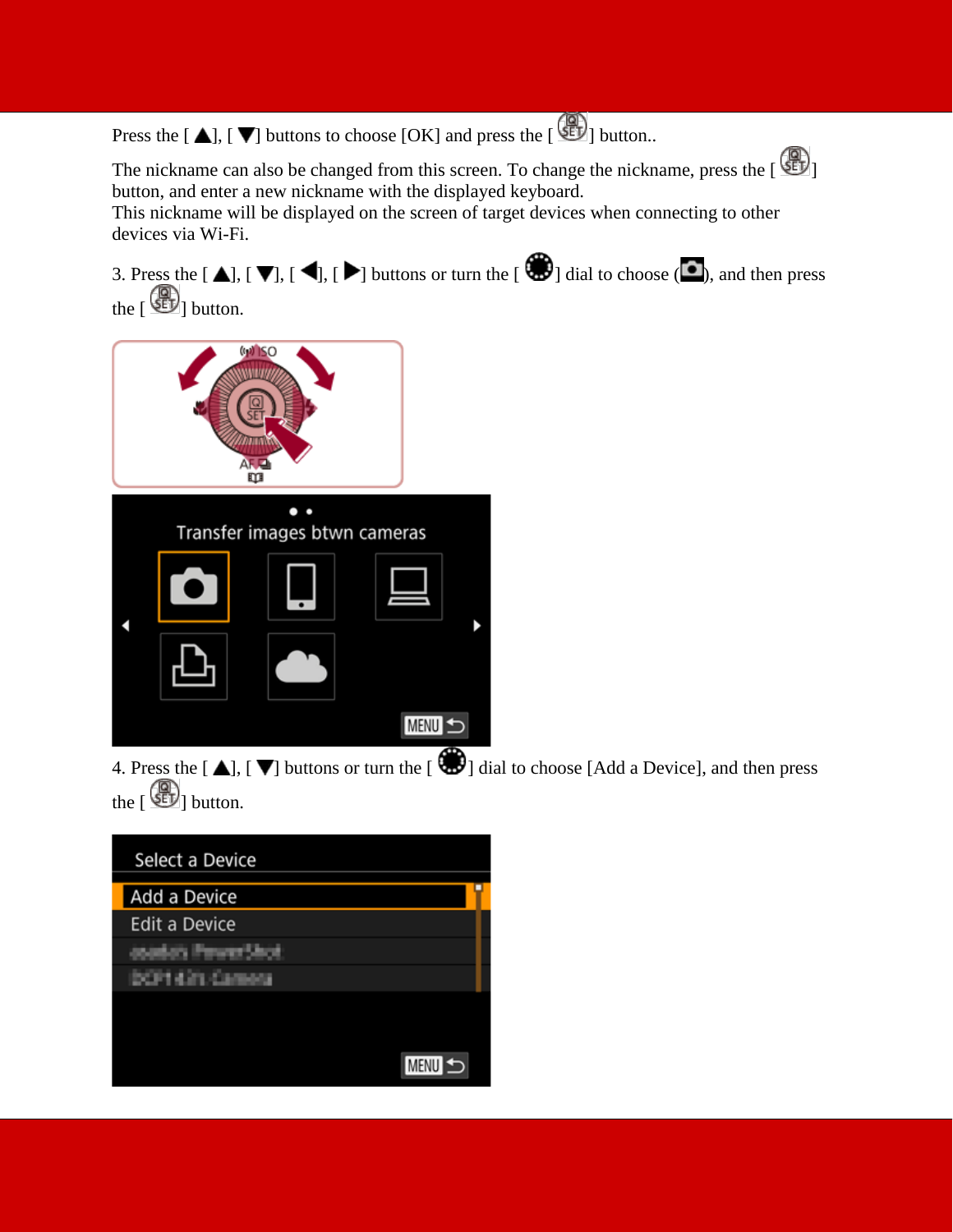#### NOTE

• If you register a camera, that camera's name will appear on the screen in step 4. From the second time onward, select the camera's name to make the connection.

5. The following screen appears.

Follow steps 1-4 on the target camera too.

| To Camera                            |  |  |  |
|--------------------------------------|--|--|--|
| Start connection on<br>target camera |  |  |  |
|                                      |  |  |  |
| Cancel                               |  |  |  |

Camera connection information will be added when [Start connection on target camera] is displayed on both camera screens.

Once the other camera is registered, the screen for sending images will appear. For instructions on how to send images, please refer to the explanations in step 7 and the subsequent steps. 6. Once both cameras are connected, a screen similar to the following one will be displayed.



**NOTE** 

• Once you have connected to devices via the Wi-Fi menu, recent destinations will be listed first when you access the Wi-Fi menu. You can easily connect again by pressing

the  $[\triangle]$ ,  $[\nabla]$  buttons to choose the device and then pressing the  $[\triangle]$  button. To add a new device, display the device selection screen by pressing the  $[\blacktriangleleft]$ ,  $[\blacktriangleright]$  buttons, and then configure the setting. If you prefer not to display recent target devices, choose

MENU >  $\lceil \cdot \cdot \rceil$  4] tab > [Wi-Fi Settings] > [Target History] > [Off].

• To send multiple images at once, repeat step 2.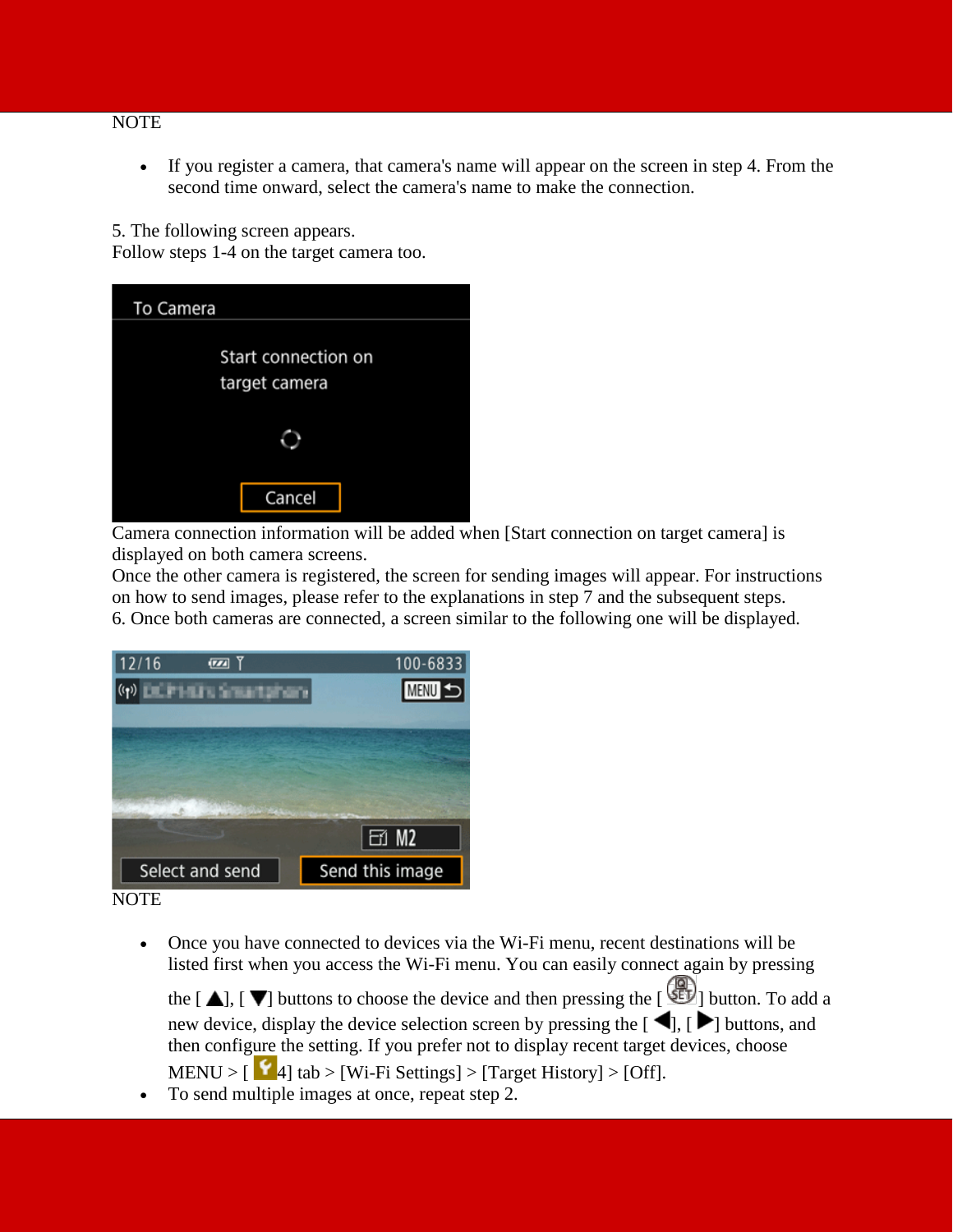### Sending Images to a Camera Individually

7. Turn the  $[\bullet \bullet]$  dial to choose an image to send, press the  $[\bullet]$ ,  $[\bullet]$  buttons to choose [Send] this image], and then press the  $\begin{bmatrix} \bullet \\ \bullet \end{bmatrix}$  button.





• Choosing the Number of Recording Pixels (Image Size)

On the image transfer screen, choose  $[\overline{\bullet}$  by pressing the  $[\triangle]$ ,  $[\blacktriangledown]$  buttons, and then press the [ ] button. On the screen displayed, choose the recording pixel setting (image size) by

pressing the  $[\triangle]$ ,  $[\nabla]$  buttons, and then press the  $[\triangle]$  button.

- To send images at original size, select [No] as the resizing option.

- Choosing [ M2] will resize images that are larger than the selected size before sending.

- Movies cannot be resized.
- 8. A screen similar to the following one will be displayed.



[Transfer completed] is displayed after the image is sent, and the image transfer screen shown in step 7 is displayed again.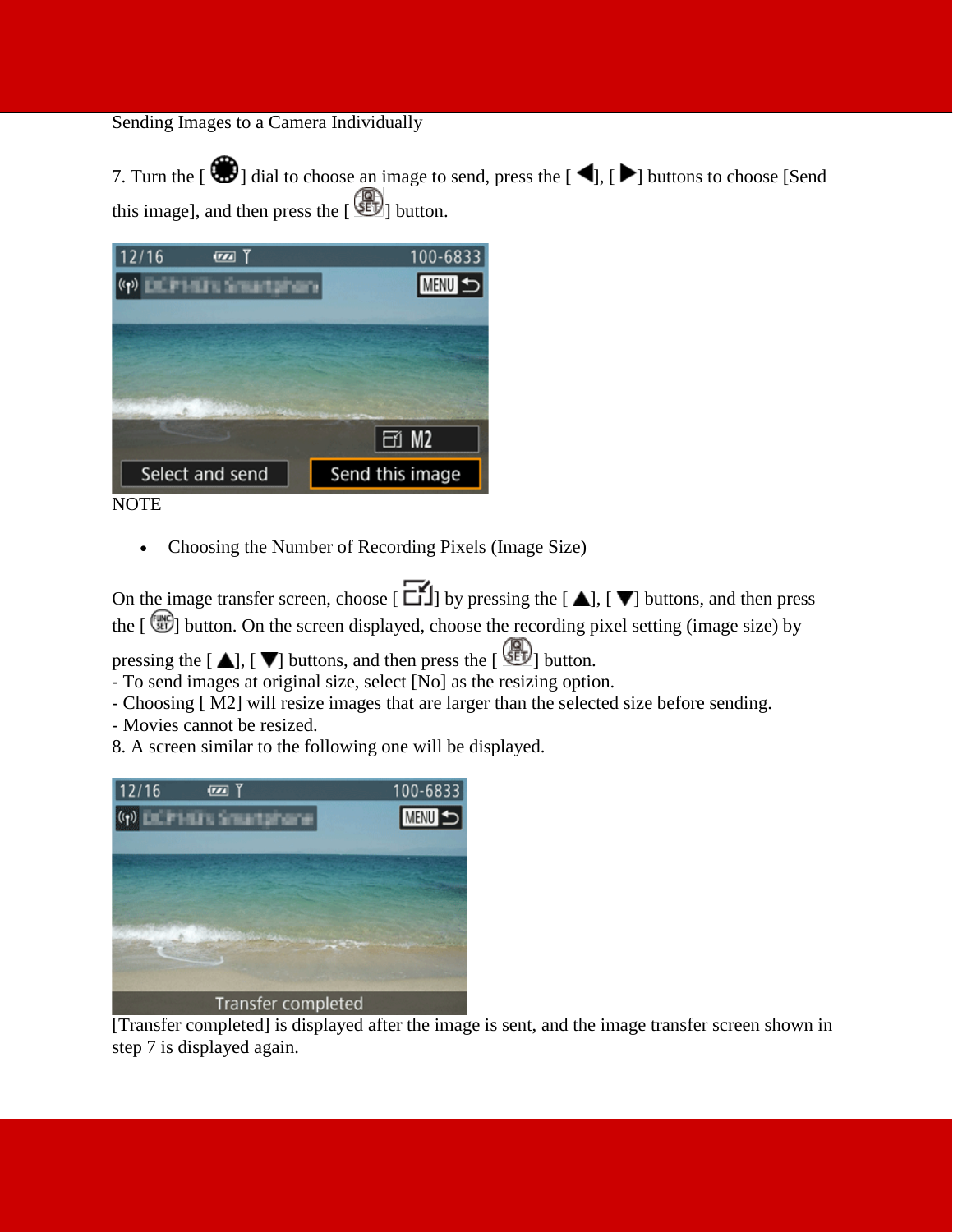## Sending Multiple Images to a Camera

9. Press the  $[\blacktriangleleft]$ ,  $[\blacktriangleright]$  buttons or turn the  $[\clubsuitled{3}]$  dial to choose [Select and send], and then press the  $\begin{bmatrix} \begin{smallmatrix} 0 \\ 0 \end{smallmatrix} \end{bmatrix}$  button.



10. Press the  $[\triangle]$ ,  $[\nabla]$  buttons or turn the  $[\triangle]$  dial to choose a selection method, and then press the  $\begin{bmatrix} \circledR \\ \circledR \end{bmatrix}$  button.

\*[Select] has been chosen in the example image below.

| Select and send |                  |
|-----------------|------------------|
| Select          |                  |
| Select Range    |                  |
|                 |                  |
|                 |                  |
|                 |                  |
|                 |                  |
|                 | <b>MENU</b><br>↰ |

11. A screen similar to the following one will be displayed.

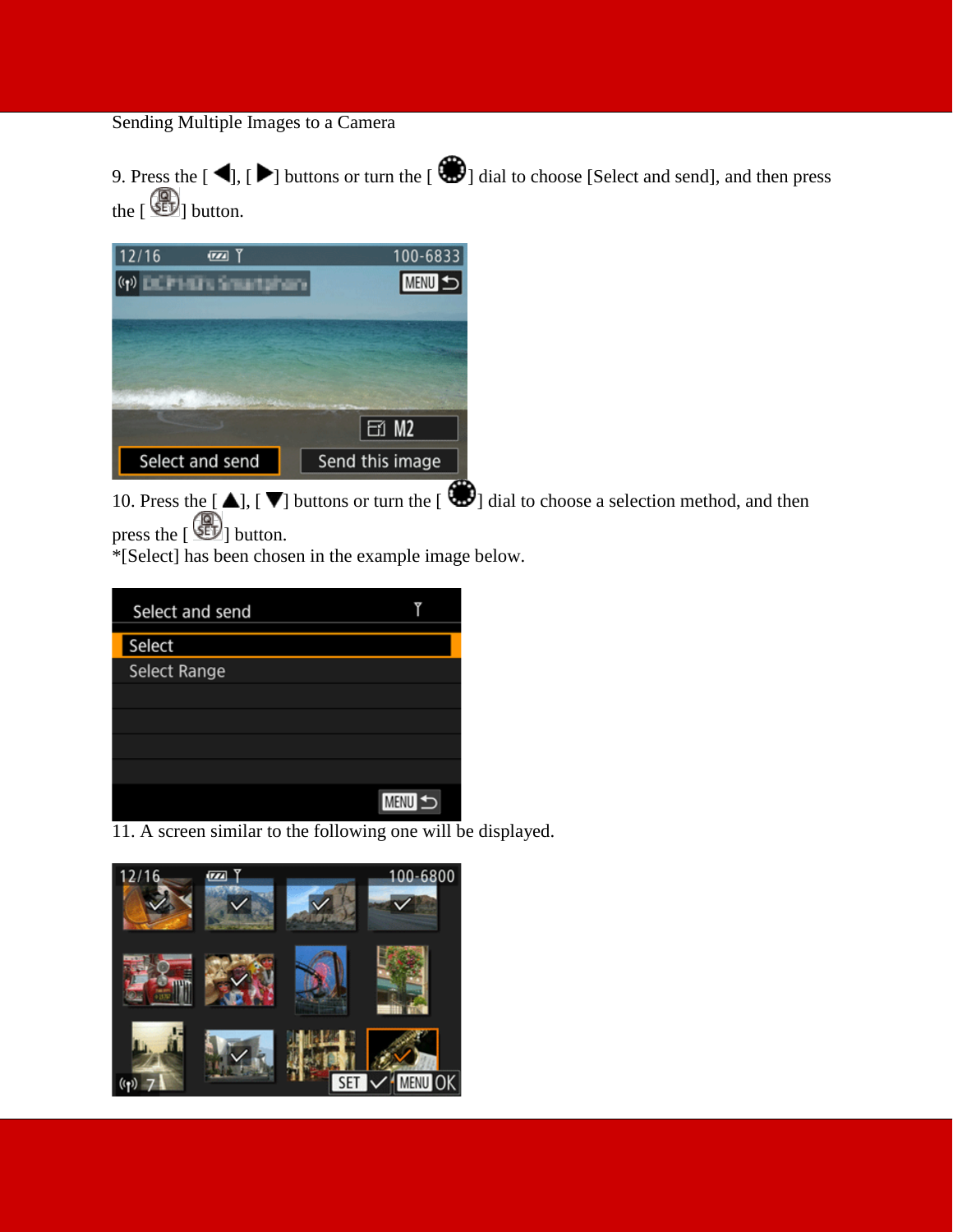Press the  $[\triangle]$ ,  $[\blacktriangleright]$ ,  $[\blacktriangleright]$  buttons to choose an image to send, and then press the  $[\triangle]$ button.  $(\checkmark)$  will be displayed.

To cancel selection, press the  $\begin{bmatrix} \mathbb{C} \\ \mathbb{C} \end{bmatrix}$  button again. ( $\checkmark$ ) is no longer displayed.

You can also choose images in step 2 by moving the zoom lever twice toward  $(Q)$  to access single-image display and then pressing the  $\Box$  [  $\Box$  ] buttons. After you finish choosing images, press the [MENU] button.

## 12. A screen similar to the following one will be displayed.



Press the  $[\blacktriangleleft]$ ,  $[\blacktriangleright]$  buttons or turn the  $[\clubsuitled{3}]$  dial to choose [OK]. 13. A screen similar to the following one will be displayed.

| Image Transfer                     |              |
|------------------------------------|--------------|
| Œ.<br>Send image?<br>D<br>7 images |              |
|                                    | $\boxdot$ M2 |
| Cancel                             | Send         |
|                                    |              |

Press the  $[\blacktriangleleft]$ ,  $[\blacktriangleright]$  buttons or turn the  $[\clubsuit$ ] dial to choose [Send], and then press the  $[\clubsuit$ ] button.

After [Transfer completed] is displayed, the camera returns to the screen shown in step 7.